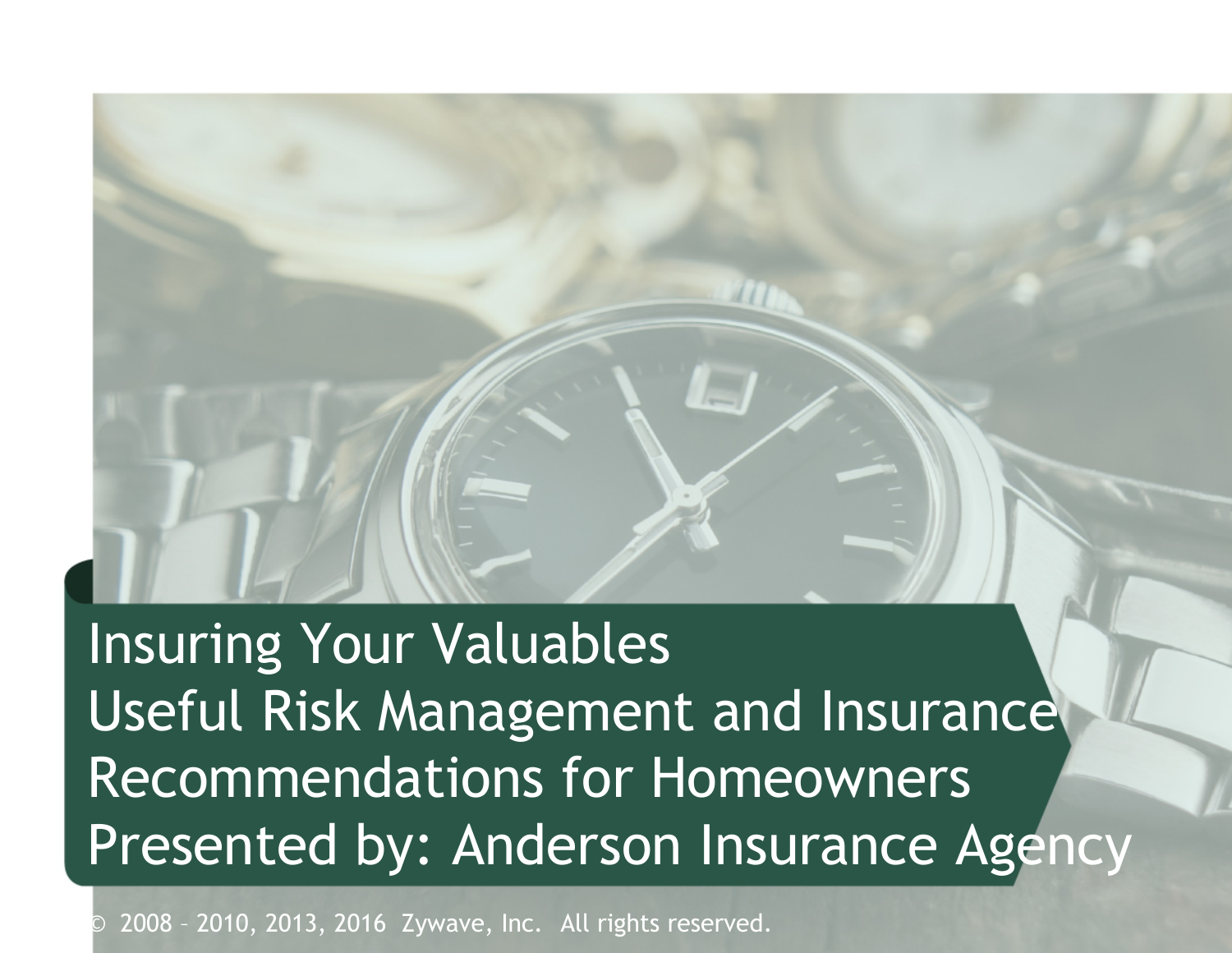## Insuring Valuables

Most Homeowners Insurance policies have stringent limits on coverage of valuables:

- As little as \$1,000 of jewelry
- Up to \$2,000 on firearms
- Up to \$2,500 on silverware
- May not cover loss through theft, accident or natural disaster

A **valuable items endorsement** provides higher limits (as high as \$50,000), which is enough for many homeowners. Others require separate policies for sufficient coverage.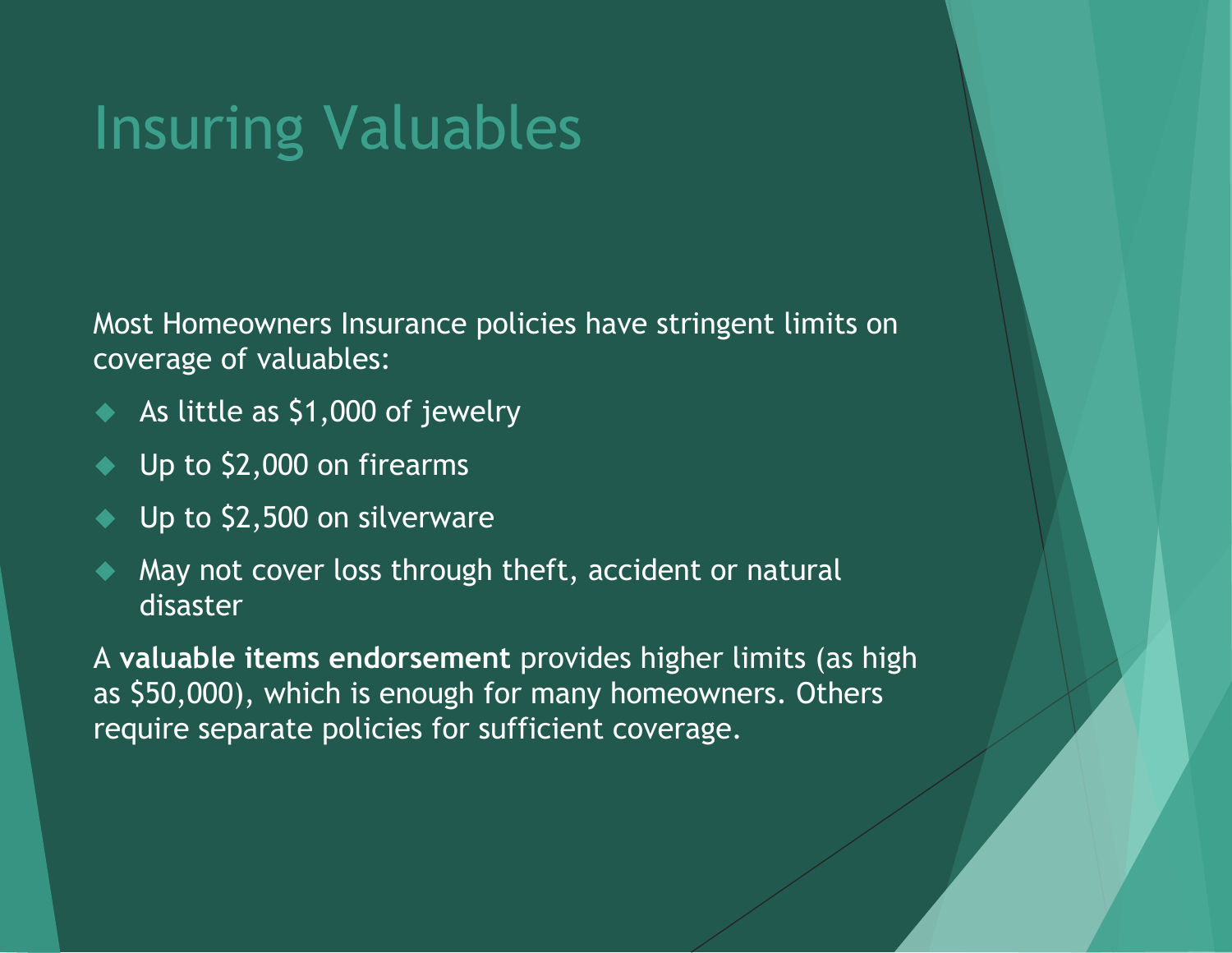# Insuring Valuables

Items that may require additional coverage:

- Jewelry
- ◆ Silverware
- Heirlooms(furniture, paintings, etc.)
- ◆ Rugs
- Musical instruments
- $\bullet$  Fine art
- ◆ Antique china, crystal, decorative items
- ◆ Designer appliances
- $\leftarrow$  Furs
- ◆ Vintage wine
- **Collectibles (stamps, coins, glassware, etc.)**
- ◆ Firearms
- **← Computers**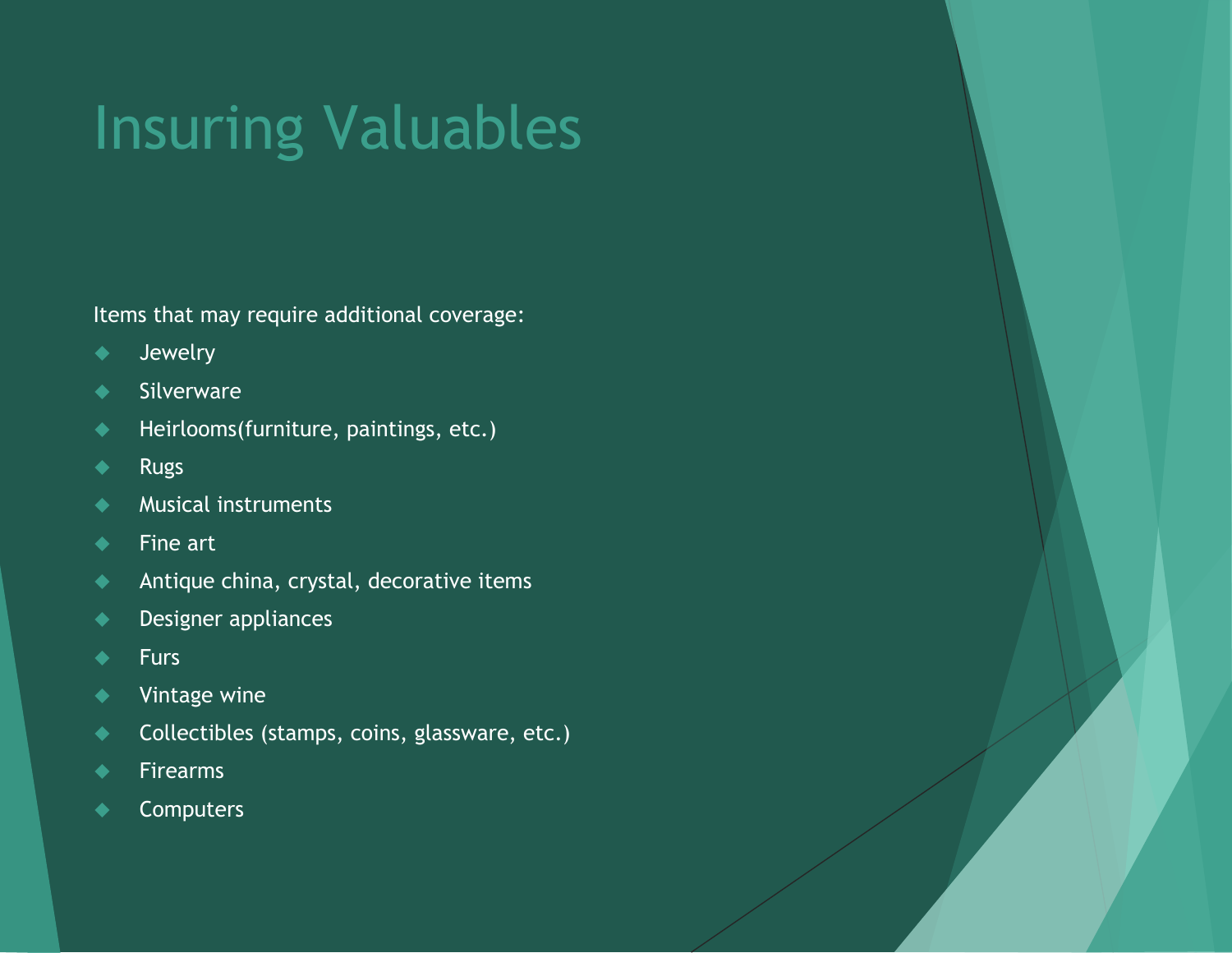#### In this Presentation...

- ◆ Conducting a Home Inventory
- **Insurance Options**
- ◆ Insuring Antiques
- ◆ Insuring Artwork
- **Insuring Jewelry**
- **Insuring Collectibles**
- **Insuring Family Heirlooms**
- **Insuring Electronics**
- ◆ Minimizing Your Risks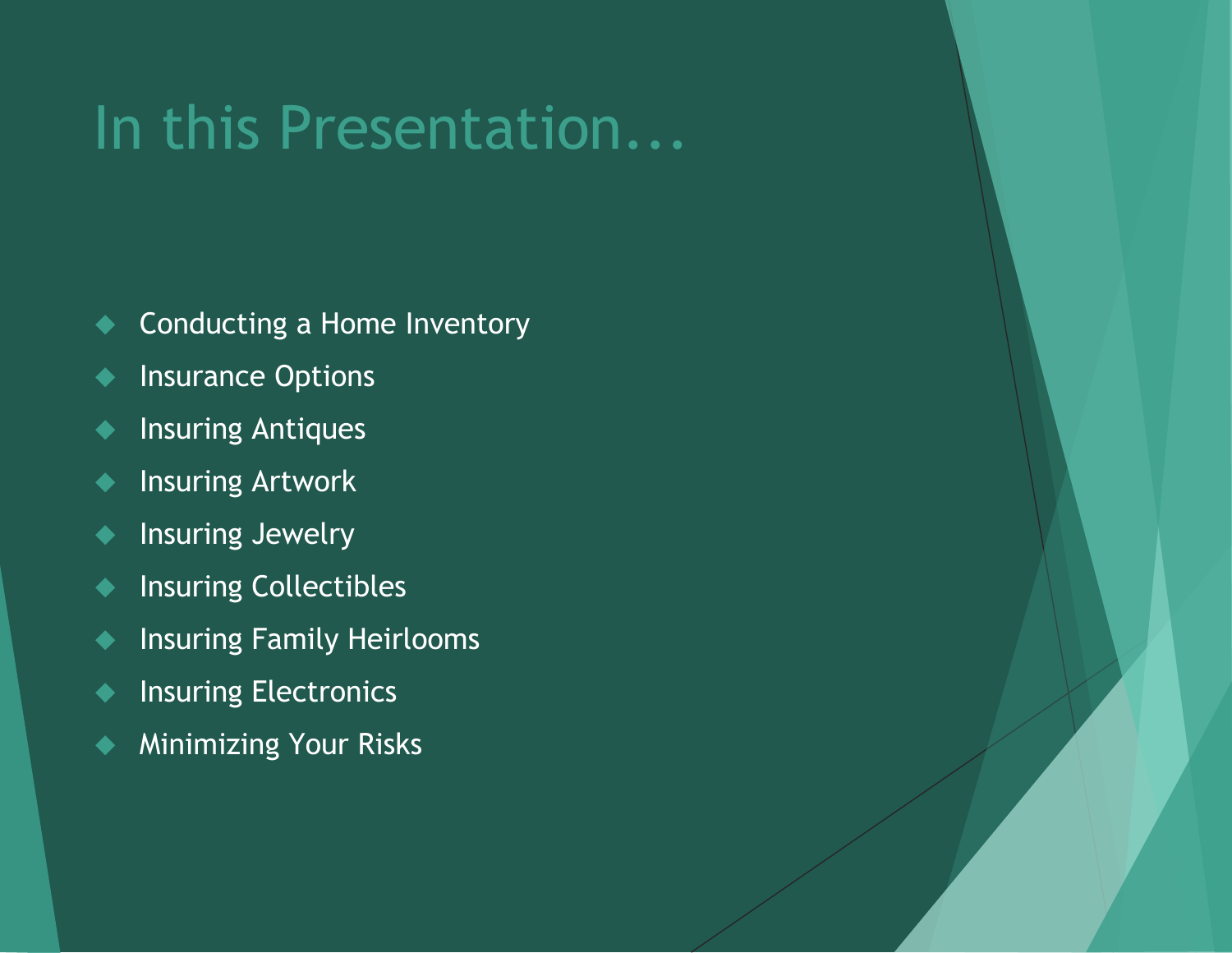#### Conducting a Home Inventory

- Take detailed photos of every room in your home.
- Photograph valuables against a white background.
- Place a common household item next to valuables as a size reference.
- Take photos of the serial numbers of your appliances.
- Store digital copies in a safety deposit box, in your home and at your office.
- Use video to document the same details.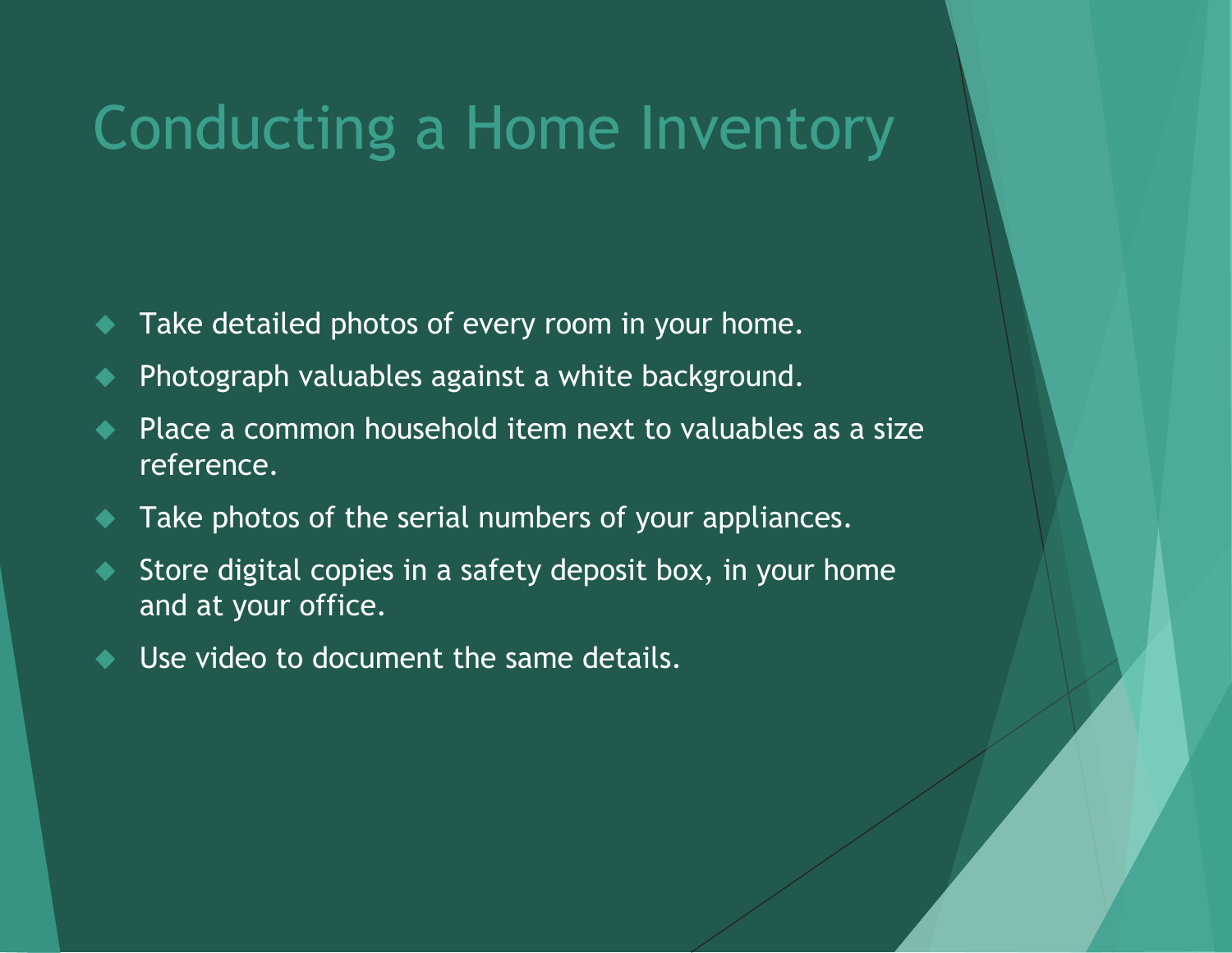## Conducting a Home Inventory

Complete a home inventory checklist, itemizing all possessions. Be sure to include the following:

- ◆ Item description
- ◆ Date Purchased
- ◆ Quantity
- Current Value
- Purchase Price
- Retailer's Location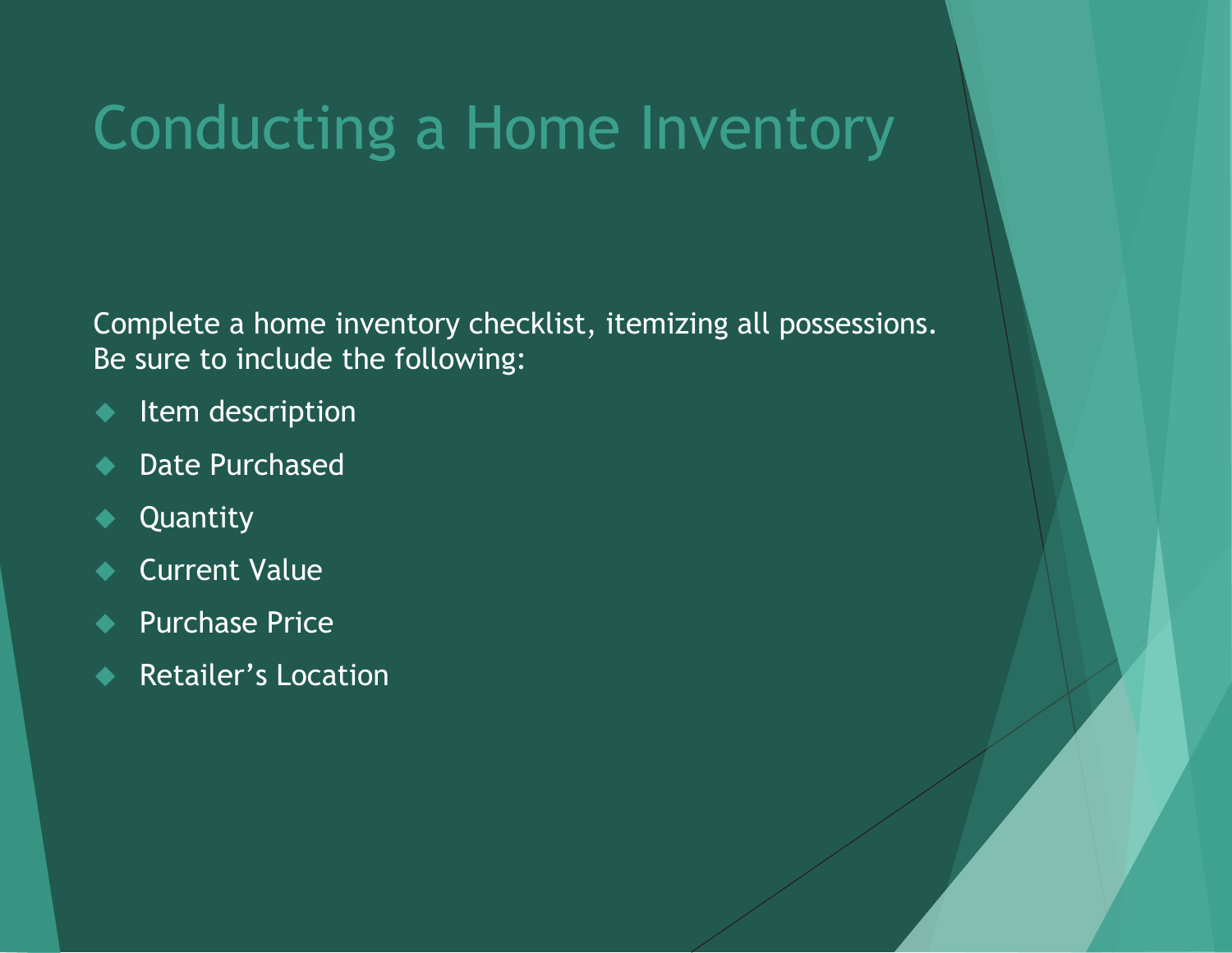## Actual Cash Value vs. Replacement Cost

Actual cash value (ACV) is the value of property minus depreciation

- Depreciation determined based on various criteria, accounting for wear and age of the item.
- Insurance company pays depreciated value.

Replacement cost is the value of property as if new.

 Item replaced based on value of other property that is made of comparable materials and is used for similar purposes.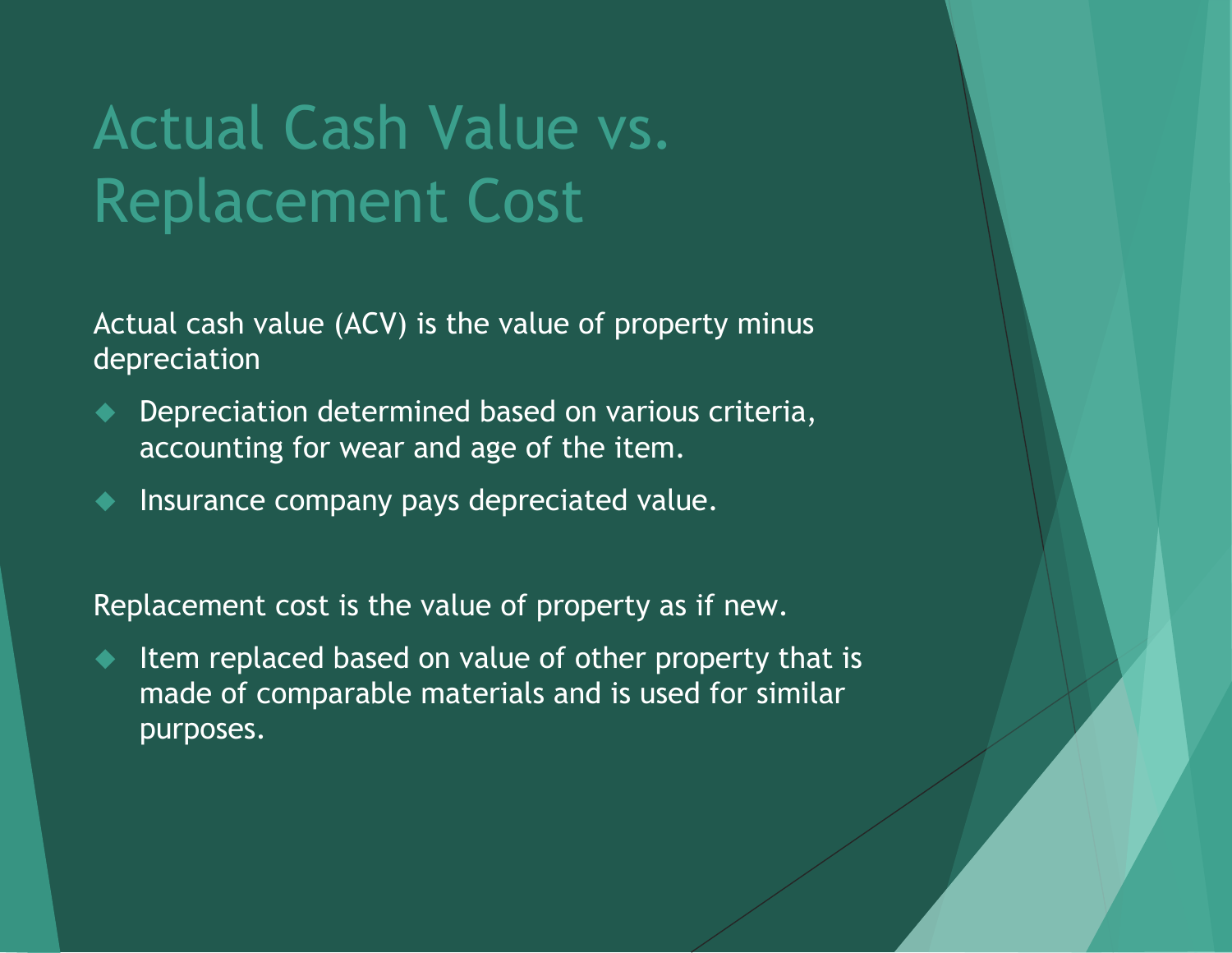## Actual Cash Value vs. Replacement Cost

Keep in mind:

- Replacement cost allows you to replace the cost of yesterday's purchases at today's prices (less deductible).
- The ACV pays significantly less for your damaged or stolen valuables.
- You must have proof of your belongings (checklist, photos, videos)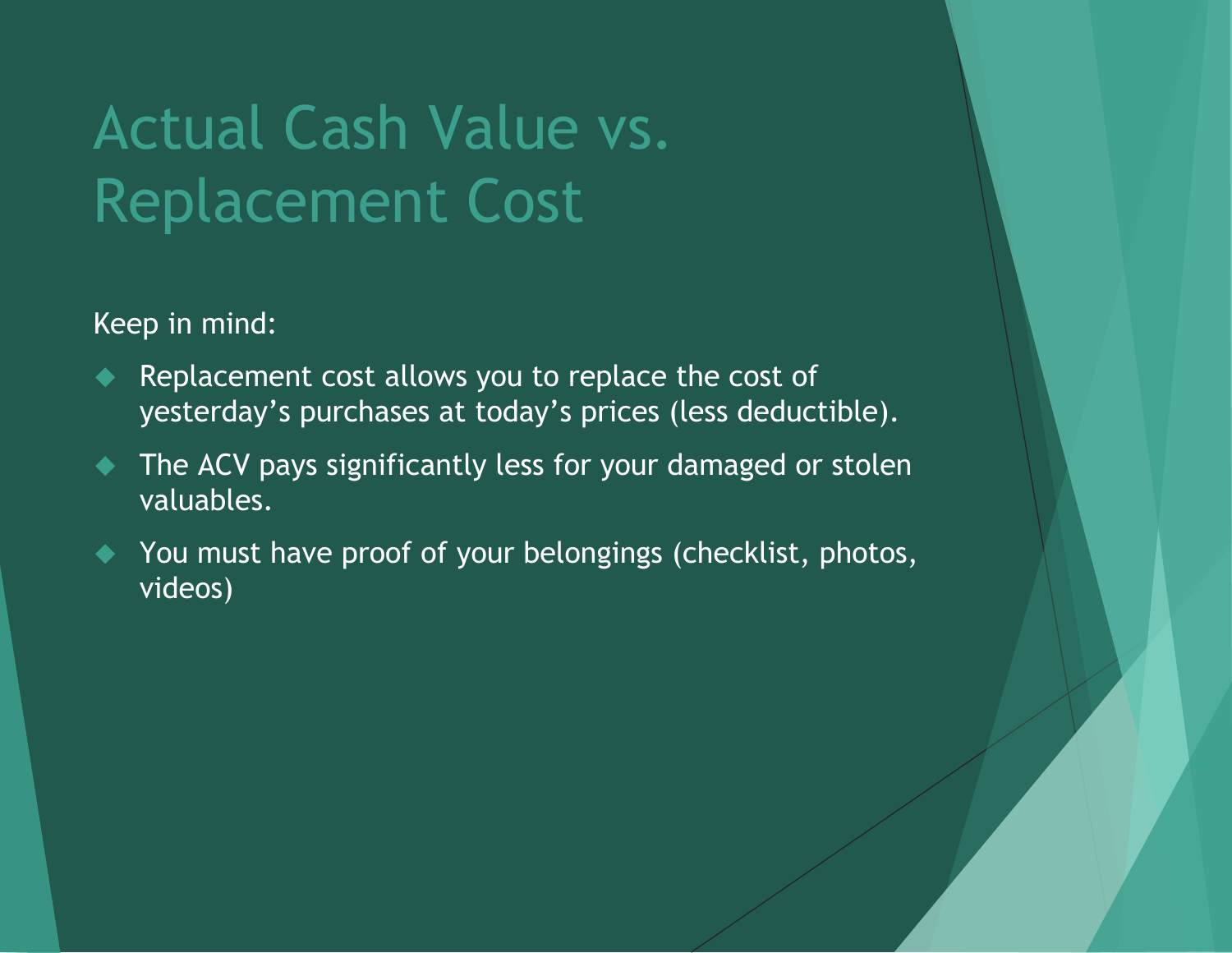- Take out a valuable items endorsement for furs, antiques and jewelry.
- **Provides coverage for many types of losses, except nuclear** explosion, war and intentional destruction.
- Take out a blanket endorsement for collections in which no one item is worth more than \$2,500.
- Covers the entire collection at one agreed-upon amount.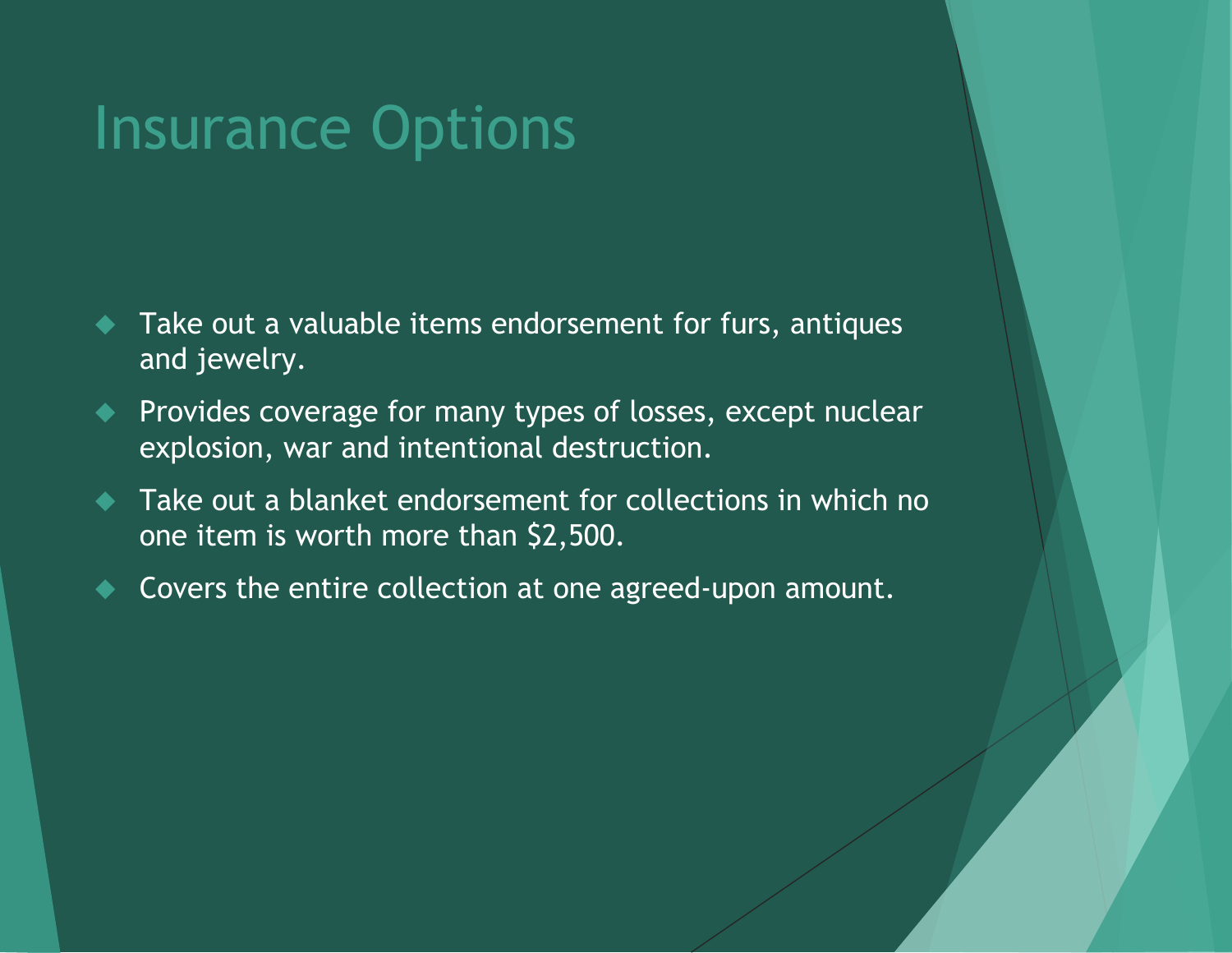- Endorsements typically have a lower deductible than your Homeowners Insurance policy.
- ◆ Endorsements generally include "mysterious disappearance" coverage—covers losses when the cause is unknown.
- Keep a keen eye on the value of items and collections. Since they fluctuate in value, adjust your coverage accordingly.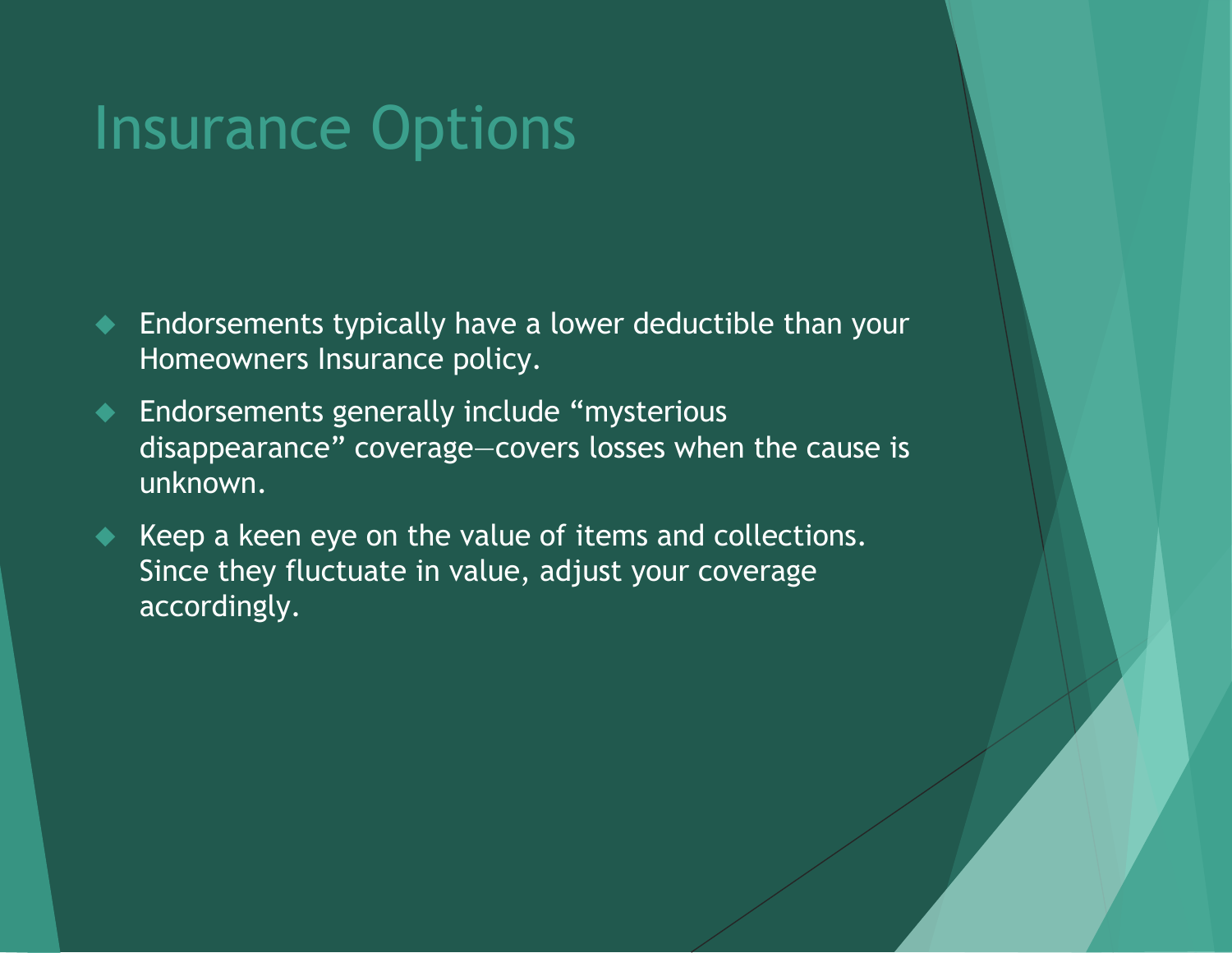Things to consider:

- ◆ Limits on a policy covering breakable items such as china and statues should also cover breakage.
- When having high-ticket items appraised, use specialized appraisers.
- ◆ Example: An appraiser specializing in rare sports memorabilia should appraise a baseball card collection.
- Your jewelry policy should cover replacements with similar quality and type of items.
- Installing a security system may qualify you for a discount.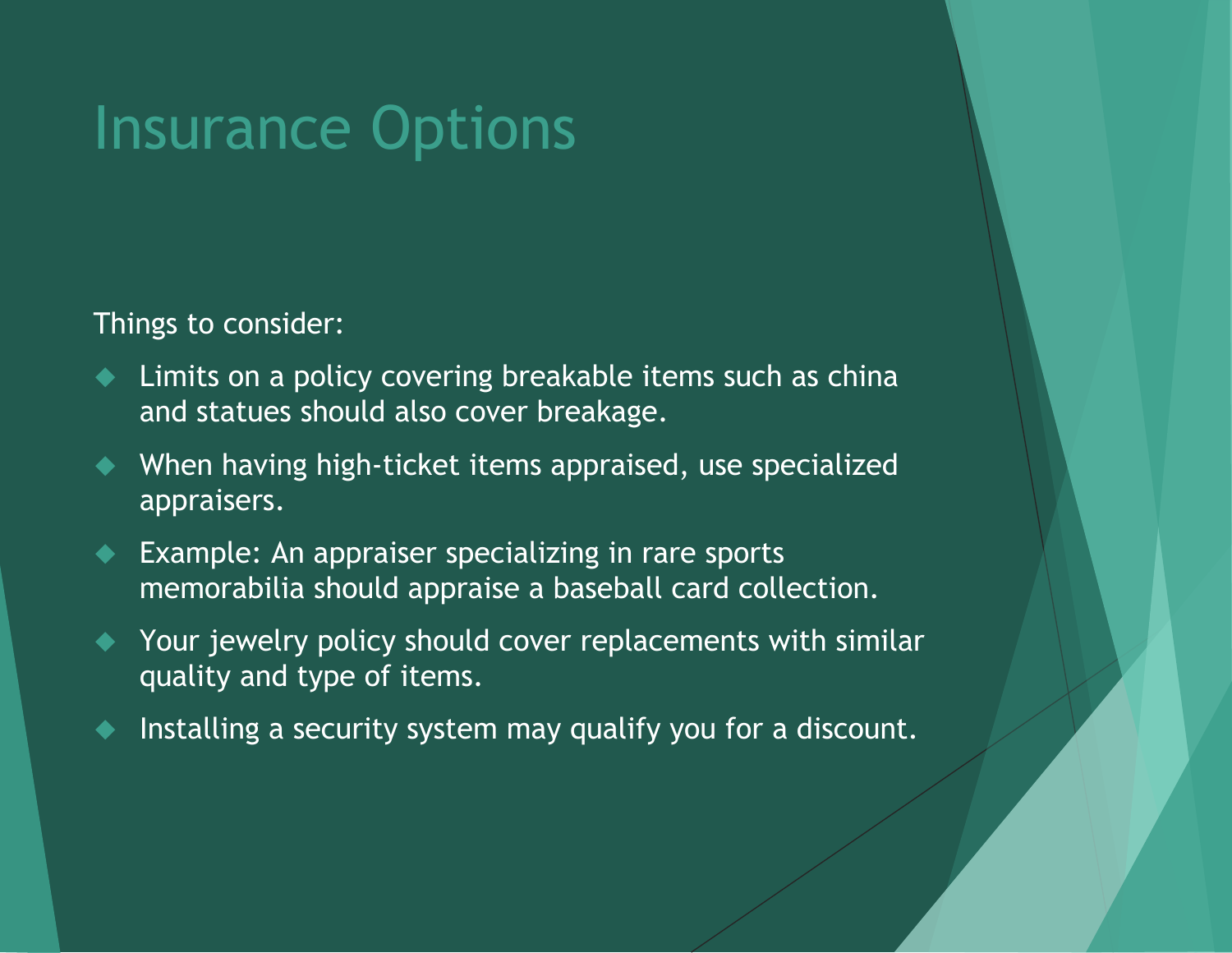| <b>Homeowners Policy</b>   | Limited coverage on dollar<br>amount and type of loss that can<br>be recovered.                                                                                                                                                                                                                            |
|----------------------------|------------------------------------------------------------------------------------------------------------------------------------------------------------------------------------------------------------------------------------------------------------------------------------------------------------|
| Valuable Items Endorsement | Enhances coverage by providing<br>higher limits and expanded<br>protection for special property.                                                                                                                                                                                                           |
| Valuable Items Policy      | Essential for coverage of extremely<br>valuable items, such as a ring<br>valued at $>$ \$10,000 or a collection<br>of fine arts valued at $>$ \$50,000.<br>• Higher limits of coverage<br>• Covers more perils<br>• Provides worldwide coverage<br>• Can be expanded to provide loss<br>breakage<br>due to |
| Floater                    | Covers one specific item that is<br>easily movable. Can be an<br>endorsement or separate policy.                                                                                                                                                                                                           |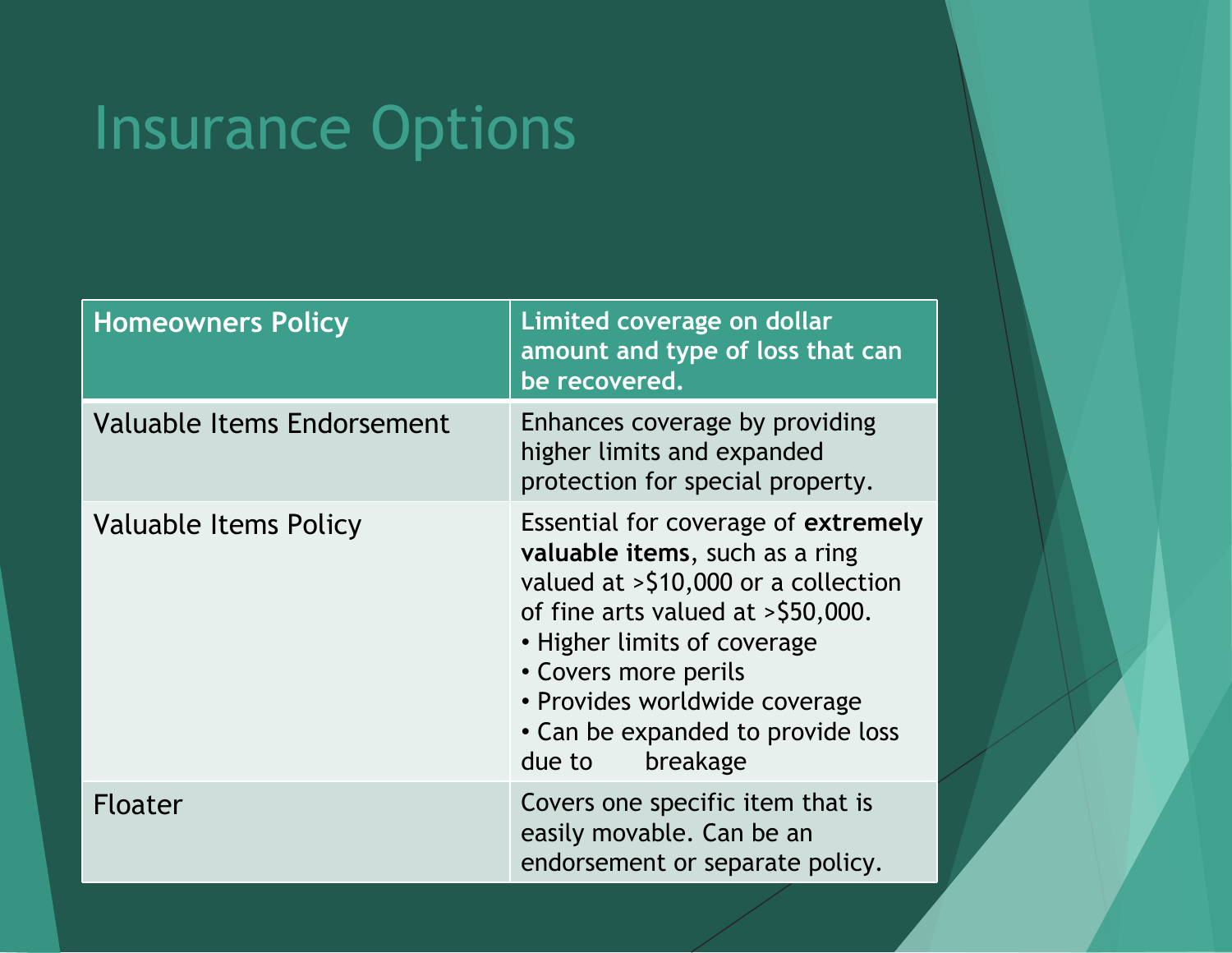## Newly Acquired Property

- A Many policies insure up to 25 percent of total scheduled insurance for up to 30 days from date of purchase.
- For fine arts, you may have up to 90 days to notify agent.
- $\blacklozenge$  You need not notify your agent the moment you buy a valuable item.
- However, avoid delay—automatic coverage lasts for a limited time!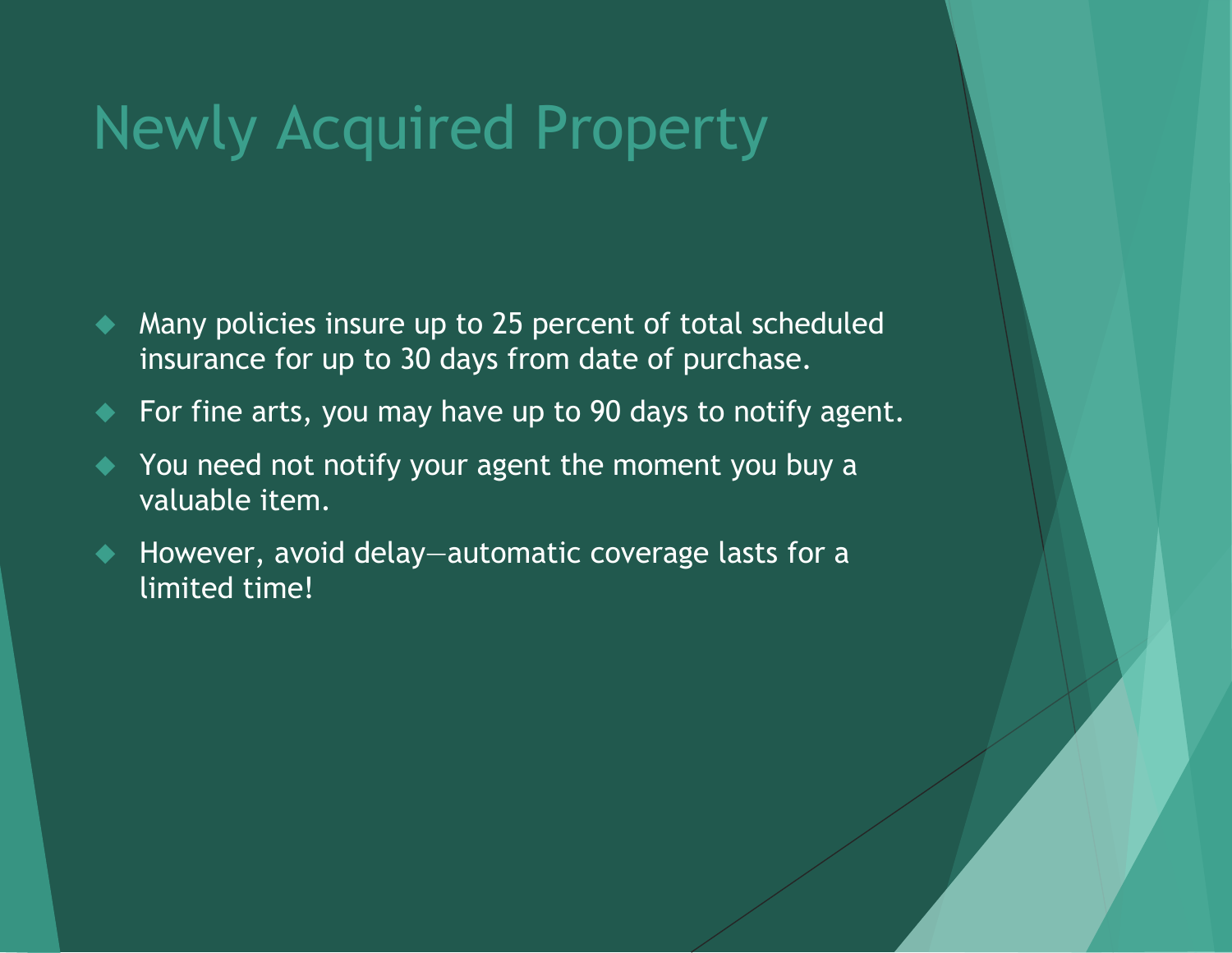#### Insuring Antiques

- Have all antiques appraised.
- Keep inventory, copy of recent appraisal, measurements and photos in a safety deposit box.
- ◆ Hire a specialized appraiser with experience looking at items similar to yours.
- If you plan to take your antiques to shows, consider a floater policy and worldwide all-risk coverage.
- $\blacklozenge$  Notify Anderson Insurance Agency when you purchase a new item so it can be added to the policy.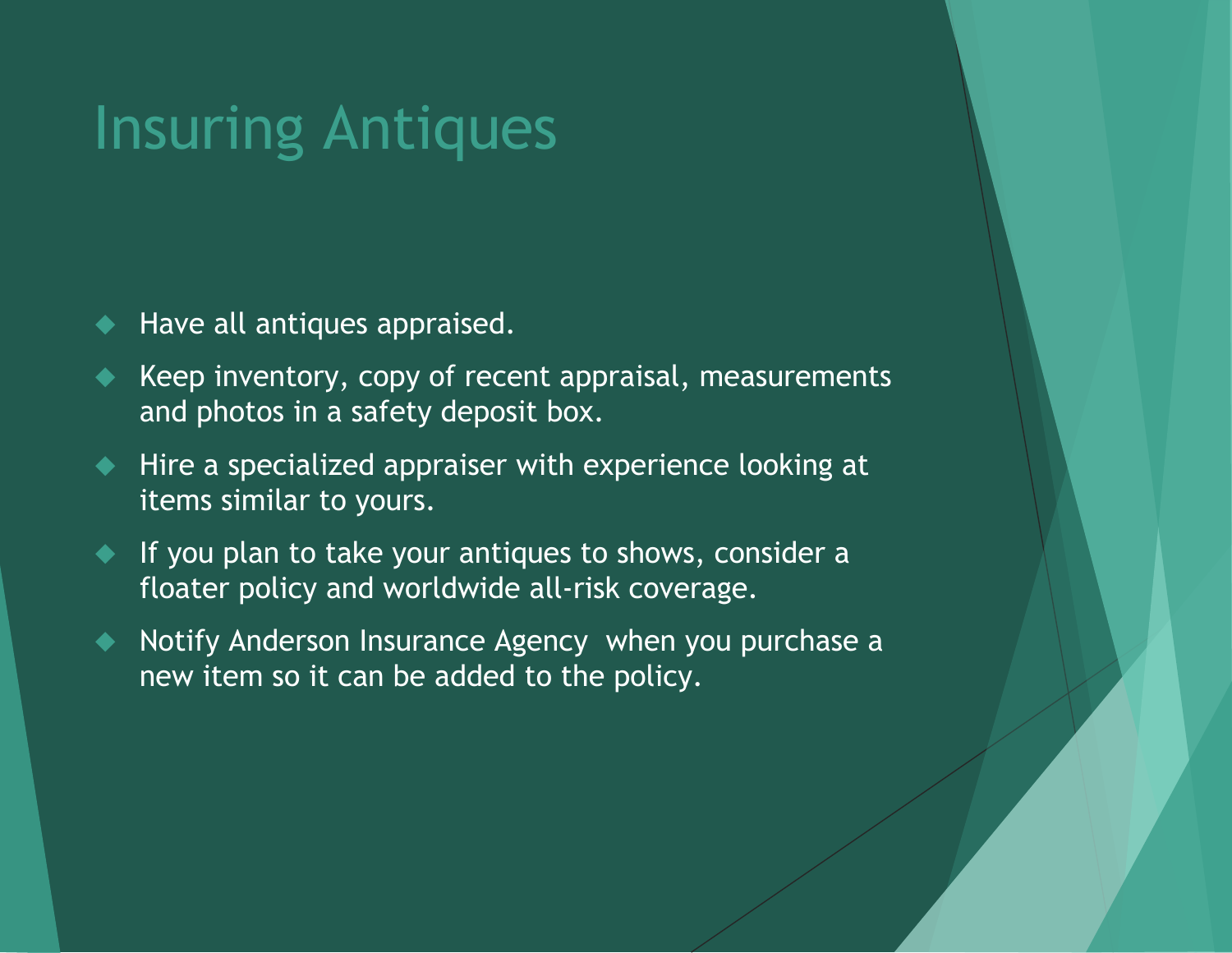## Insuring Art

- Insure your art for as much as possible.
- Hire an independent art appraiser who can provide you with a statement of value.
- **If you have sales receipts and authenticity information,** keep them in a safety deposit box.
- Have your artwork reappraised periodically and adjust coverage as necessary.
- Minimize your risk of losing several pieces of art at once by placing them in different locations (vacation home, office, primary residence).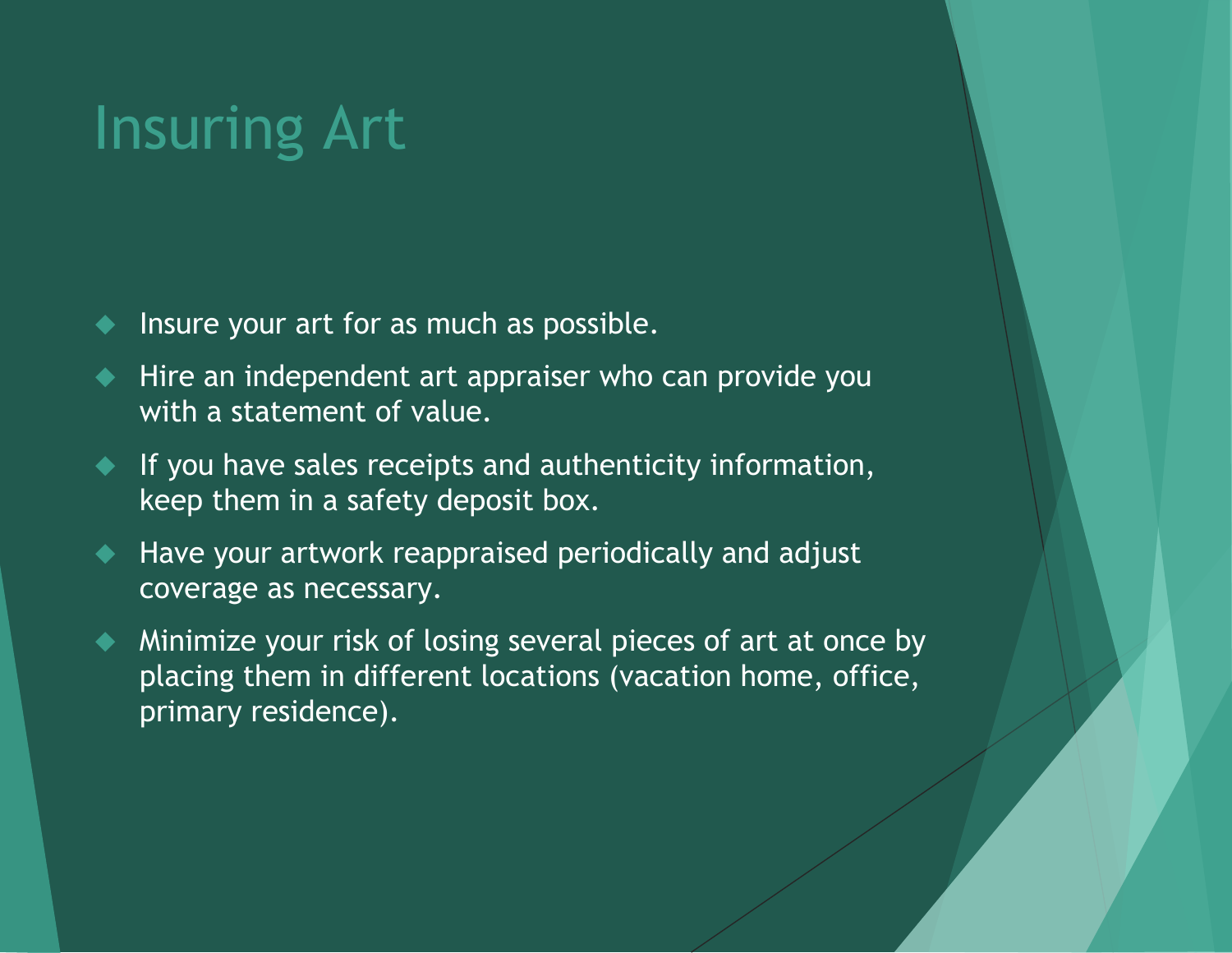#### Insuring Jewelry

- Have all jewelry appraised in store or by an independent appraiser. Have each piece listed separately with its value.
- Review your homeowners insurance policy to determine whether the value of your items exceeds policy limits.
- Store your most valuable jewels in a fire-proof safe or safety deposit box.
- Have jewelry inspected and reappraised frequently and update coverage accordingly.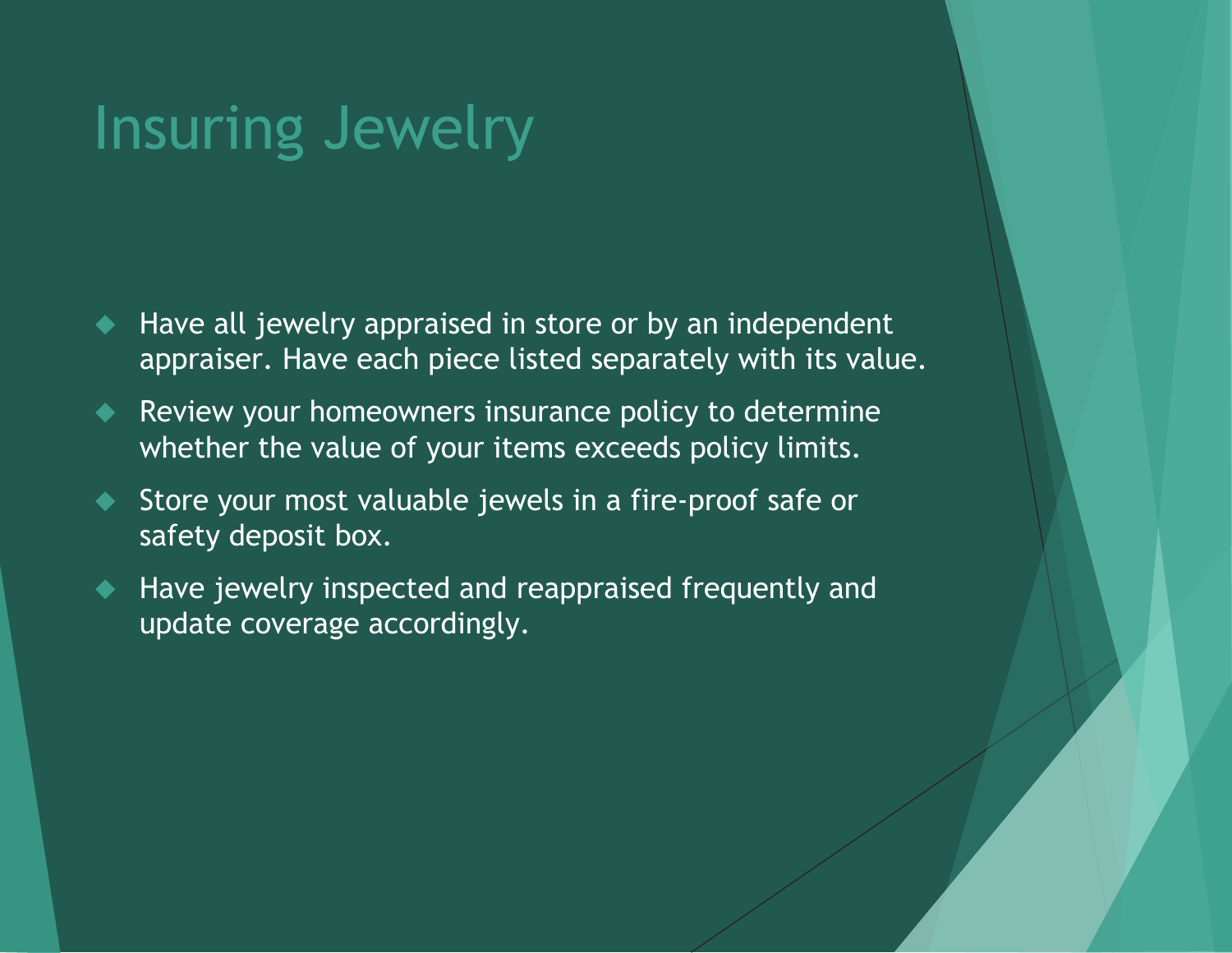## Insuring Collectibles

- $\blacklozenge$  Homeowners insurance policies have limited coverage of collections—determine whether an endorsement/separate policy is warranted.
- Have collections appraised every 3-5 years and adjust coverage.
- List collection items separately on your policy.
- Assign each collection item a number for periodic inventories.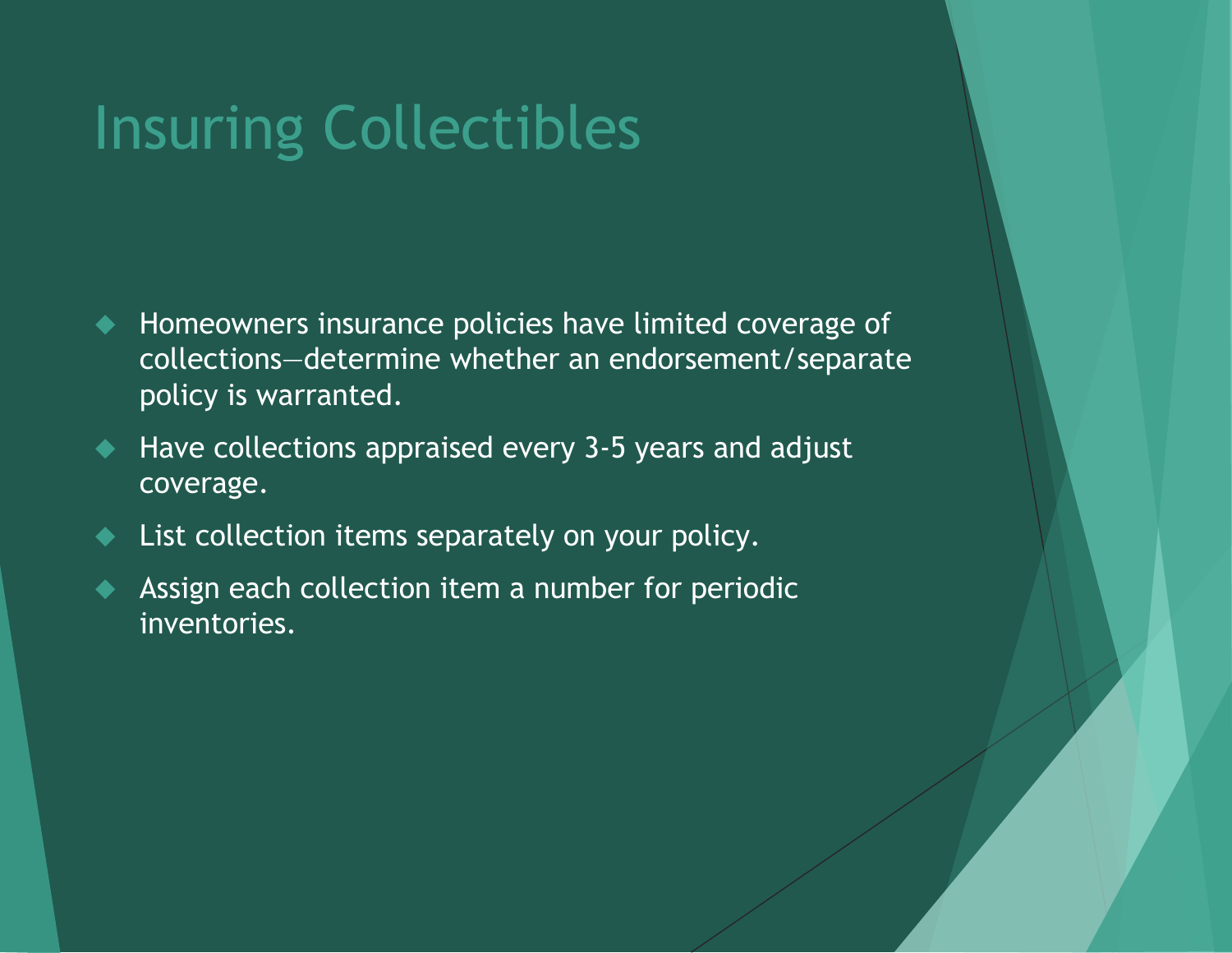## Insuring Family Heirlooms

- Make a list of family heirlooms that necessitate additional coverage.
- ◆ You may wish to split the cost of the policy with family members.
- To determine the current market value of replaceable heirlooms (furniture and china), use an antique pricing guide or consult an appraiser.
- $\blacklozenge$  Make copies of appraisal documents for family members and Anderson Insurance Agency .
- ◆ Photograph heirlooms from various angles to establish their condition.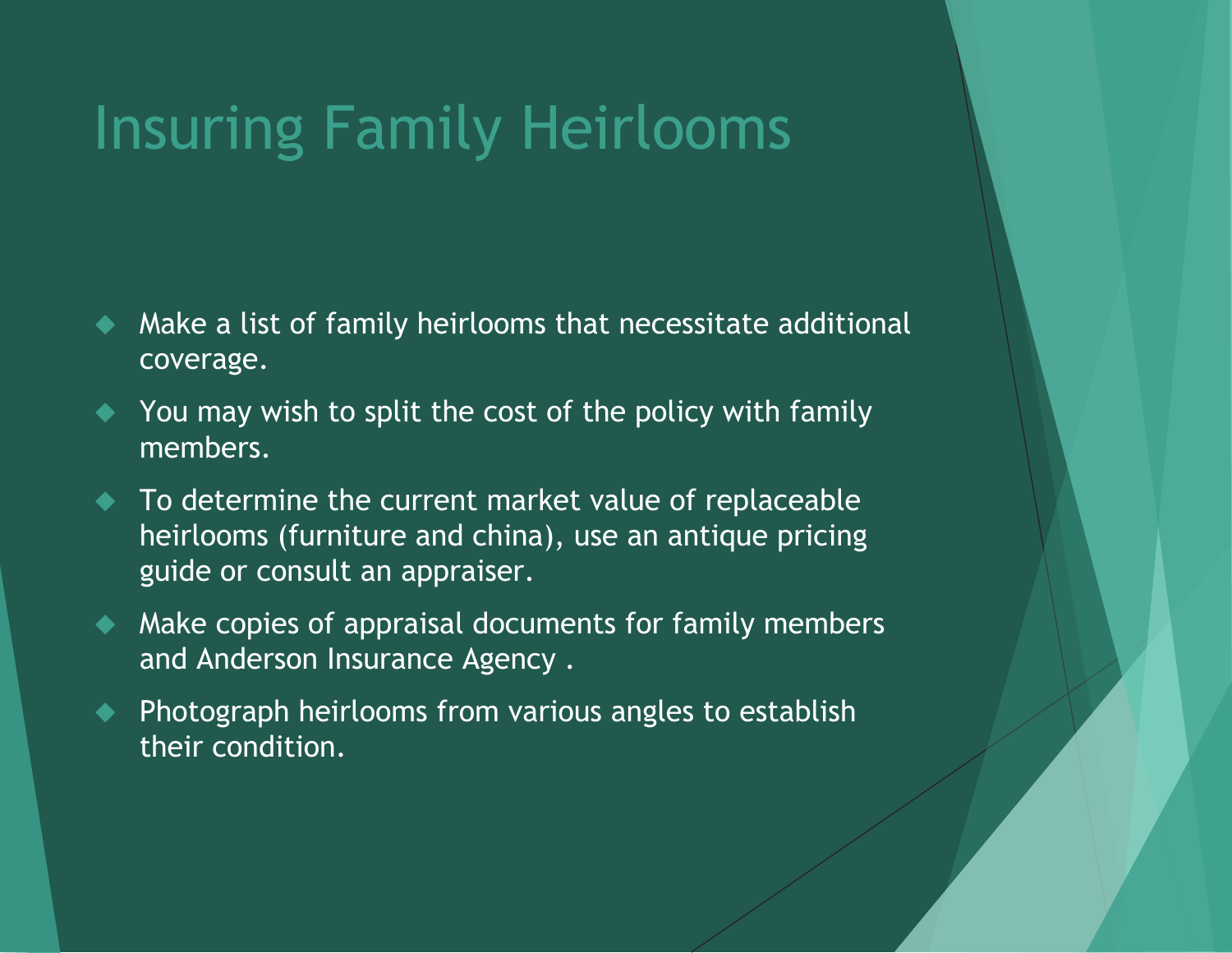## Insuring Family Heirlooms

- ◆ Purchase a floating insurance policy (a "floater") if you have an heirloom that moves between family members or if you travel with the item.
- Each item requires a separate floater.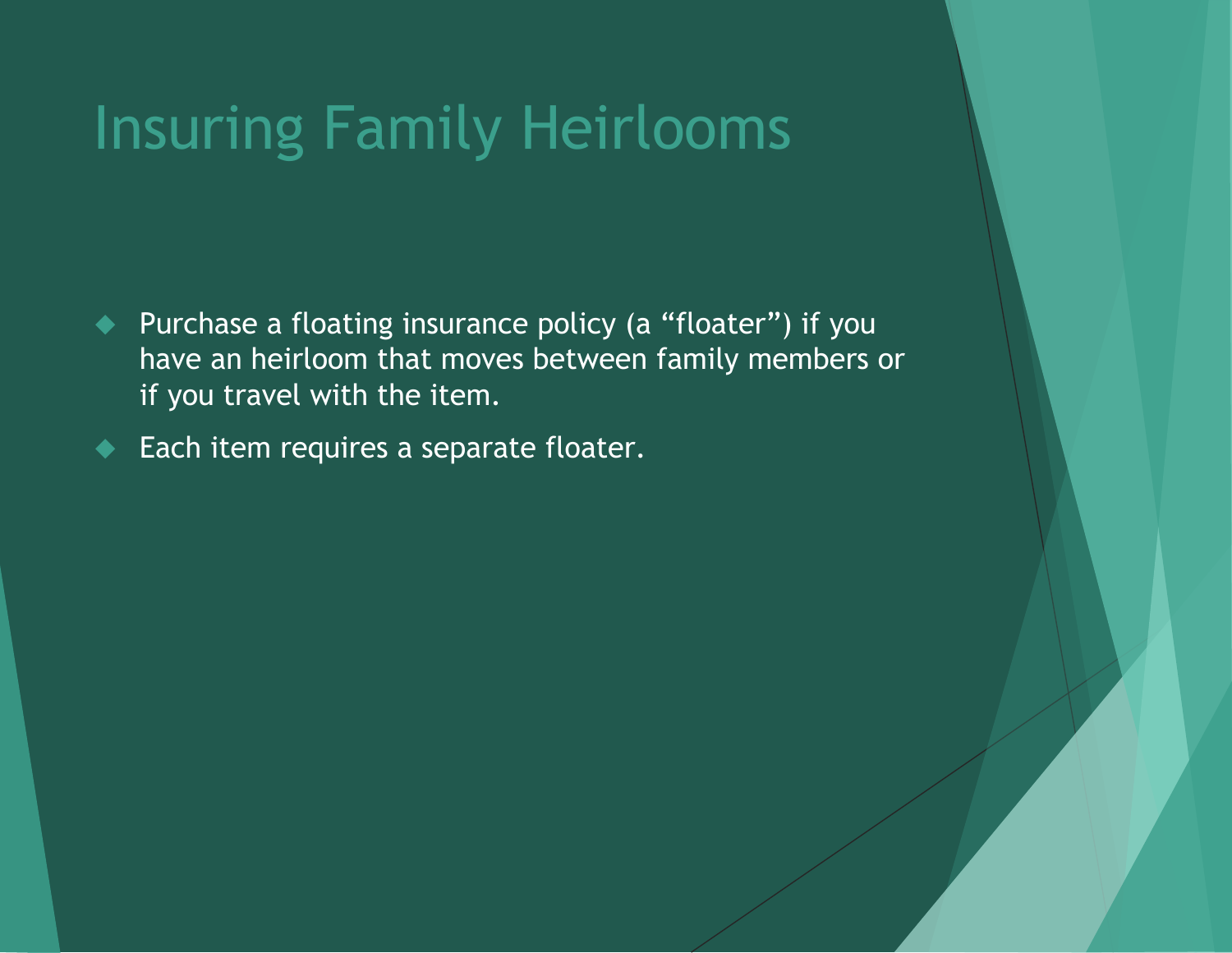## Insuring Electronic Equipment

- Increase your homeowners insurance policy to cover expensive electronics.
- $\bullet$  To document how much you paid, keep receipts from electronics purchases in a safety deposit box.
- Purchase a computer insurance policy for your college student.
- Ask Anderson Insurance Agency about damage to a laptop.
- Do not leave electronic equipment in plain view.
- Consider installing a security system for added protection.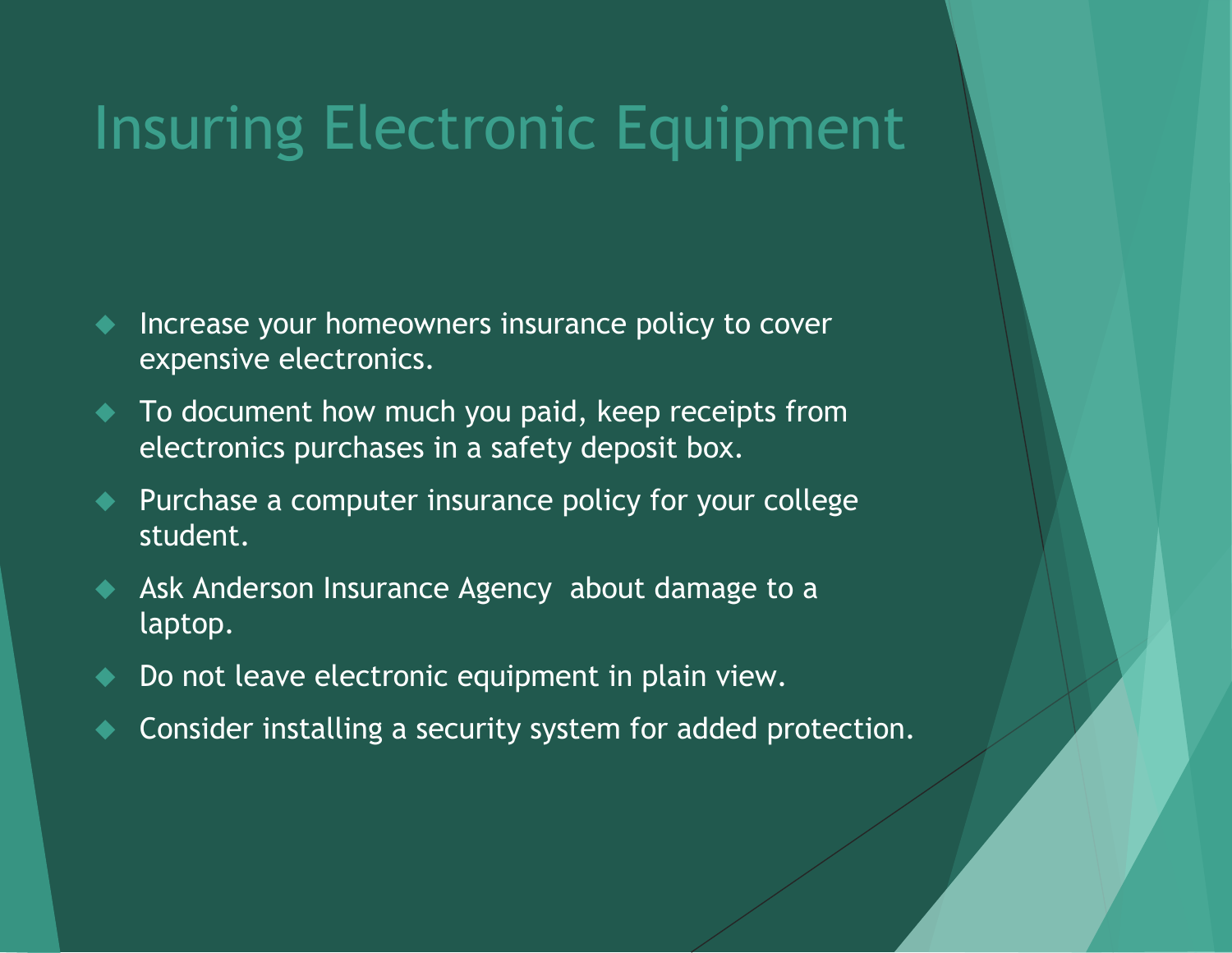## Minimizing Your Risks

Consider these precautions to minimize the risk of theft:

- Always keep doors and windows locked to your home and car.
- Replace door locks periodically.
- When out of town, make your home appear lived in.
	- ◆ Place a hold on mail/newspaper at the post office.
	- Also, ask someone to mow grass or shovel snow.
	- $\blacklozenge$  Place lights on a timer in the evening.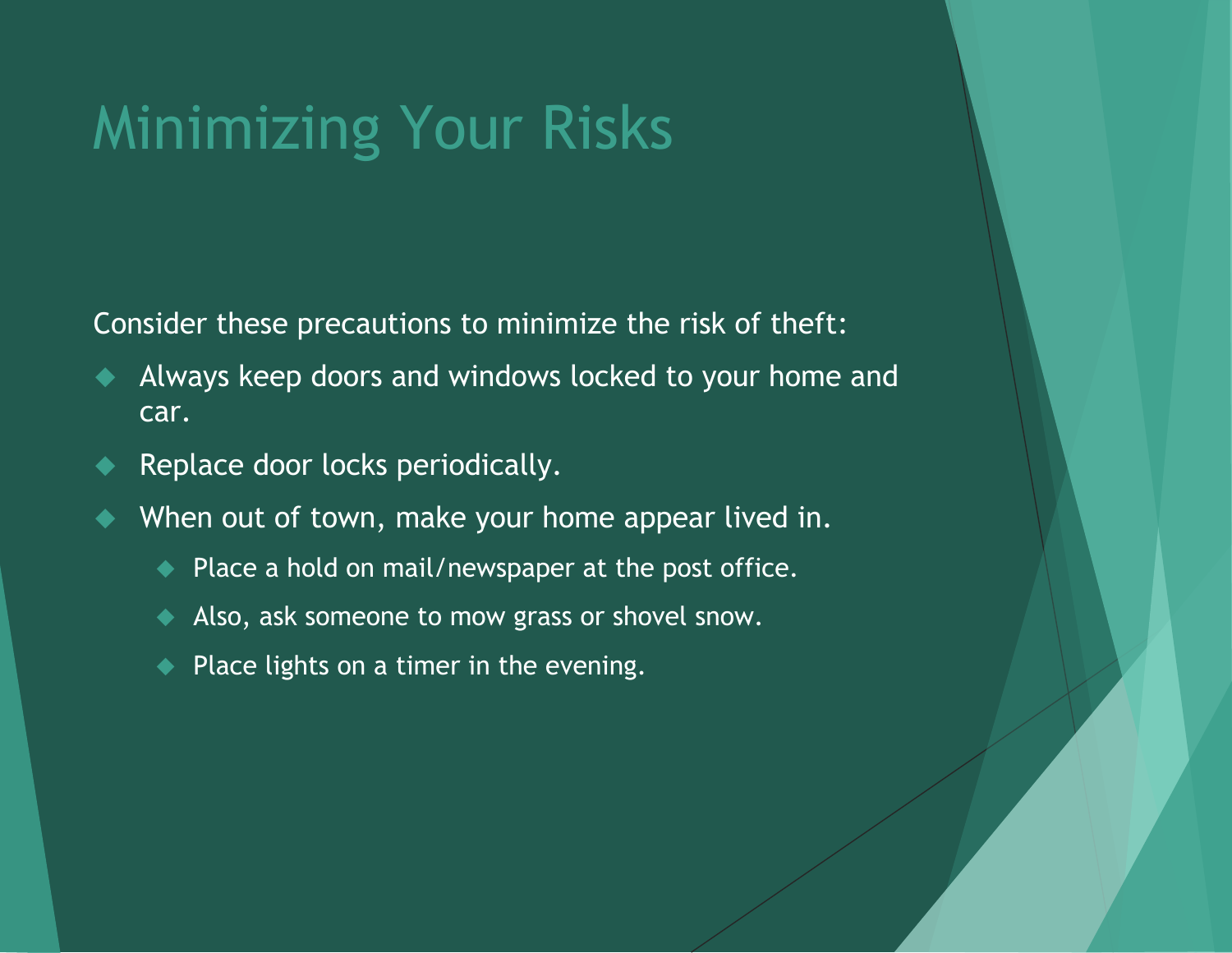## Minimizing Your Risks

Consider these precautions to minimize your risk of theft:

- Put valuable items (jewelry, electronics, collectibles) in your carry-on instead of your suitcase when traveling.
- If you must remove jewelry when outside of the home, keep it in a secure place.
- Store valuable items out of sight when you invite guests into your home.